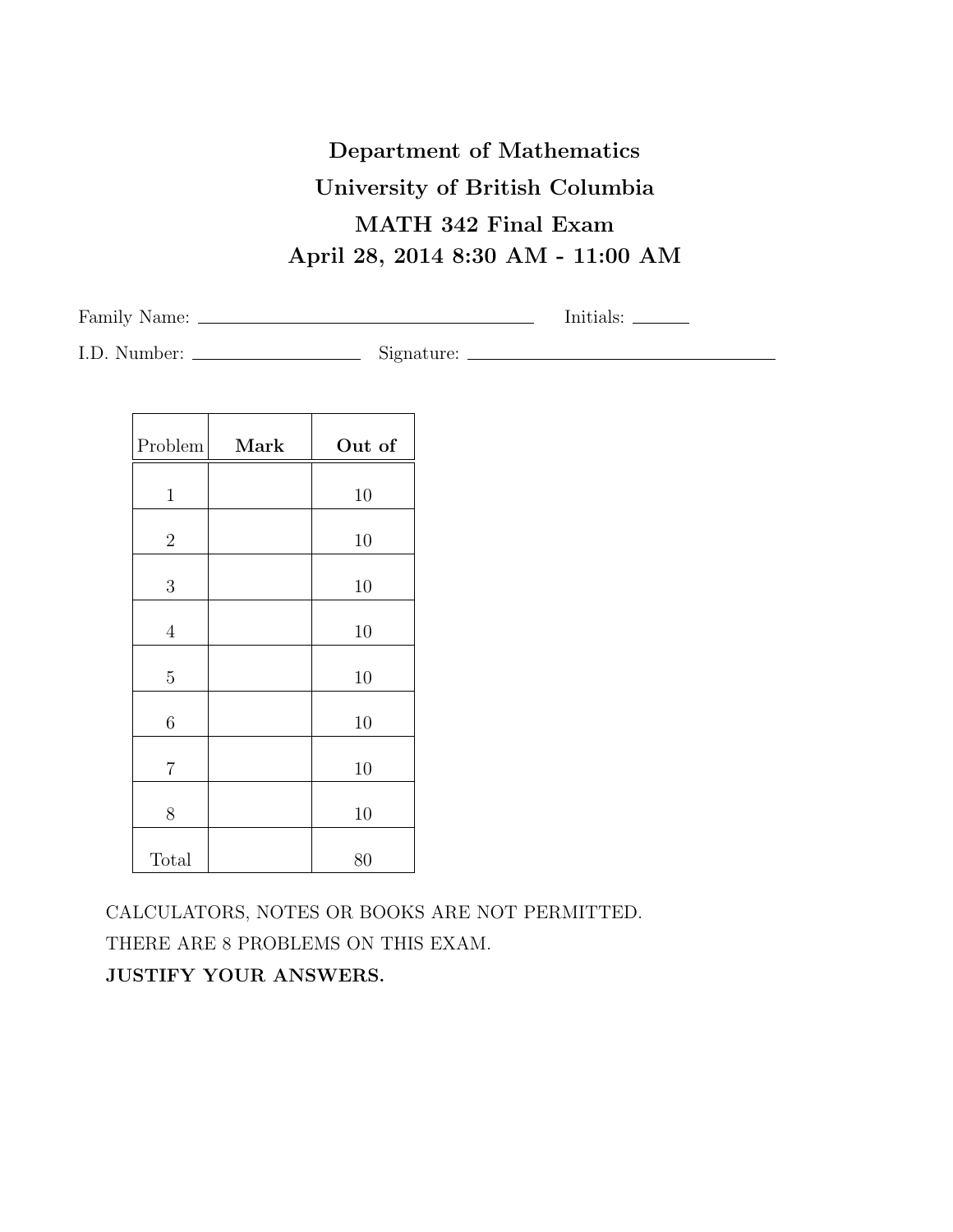Find the following principal remainders, (the principal remainder of *a* mod *q* is the unique element *b* ∈ {0, 1, . . . , *q* − 1} s.t. *a* = *b* mod *q*).

- (a) 10<sup>3849197491</sup> mod 11
- (b)  $(60)^{11}$  mod 11
- (c) (1100005)(223347) mod 11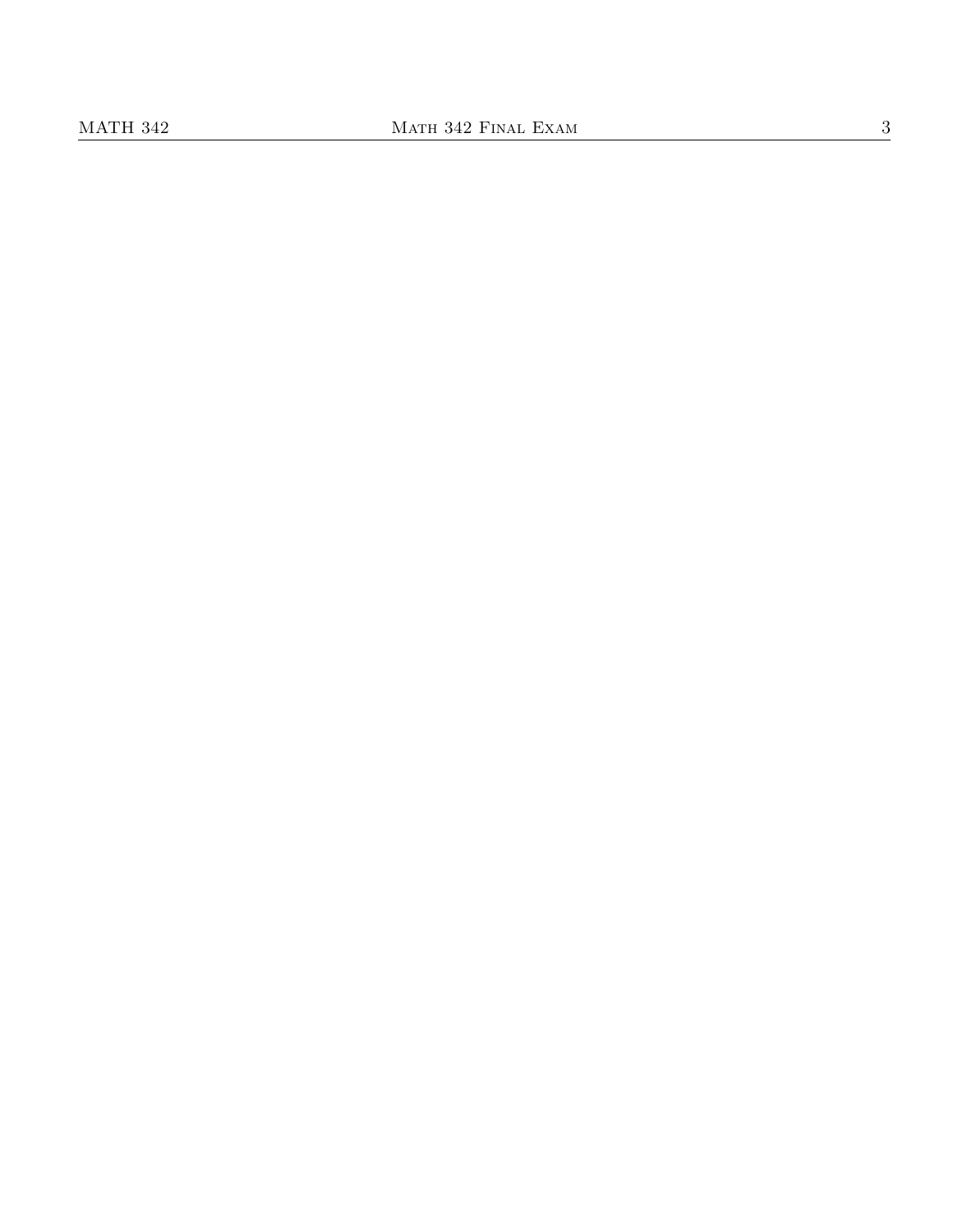Let *C* be the linear code over  $F_5$  spanned by  $\{01234, 13024, 12340\}.$ 

- (a) Find bases for *C* and  $C^{\perp}$ .
- (b) Find the length, dimension, and minimum distance of  $C$  and  $C^{\perp}$ .
- (c) Find the number of cosets of *C* and  $C^{\perp}$ .
- (d) For each coset of  $C^{\perp}$  with coset leader of weight at least 2, find a coset leader.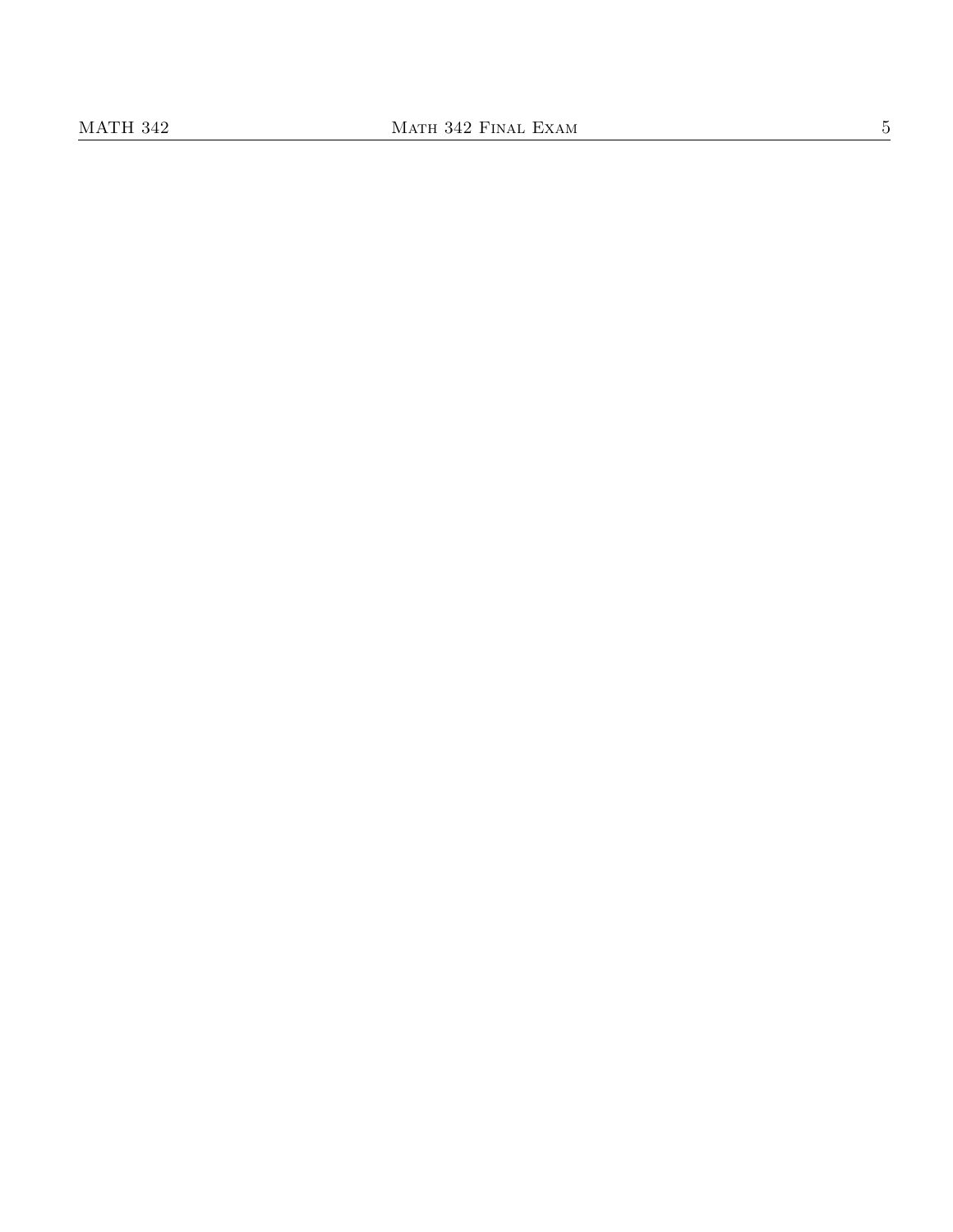Let *A* be an  $m \times n$  matrix with entries 0 and 1. We say that *A* is *even* if the number of 1's in each row is even and the number of 1's in each column is even.

Let *A* and *B* be distinct even  $m \times n$  matrices. Show that *A* and *B* must differ in at least four entries.

Note: the integer 0 is even.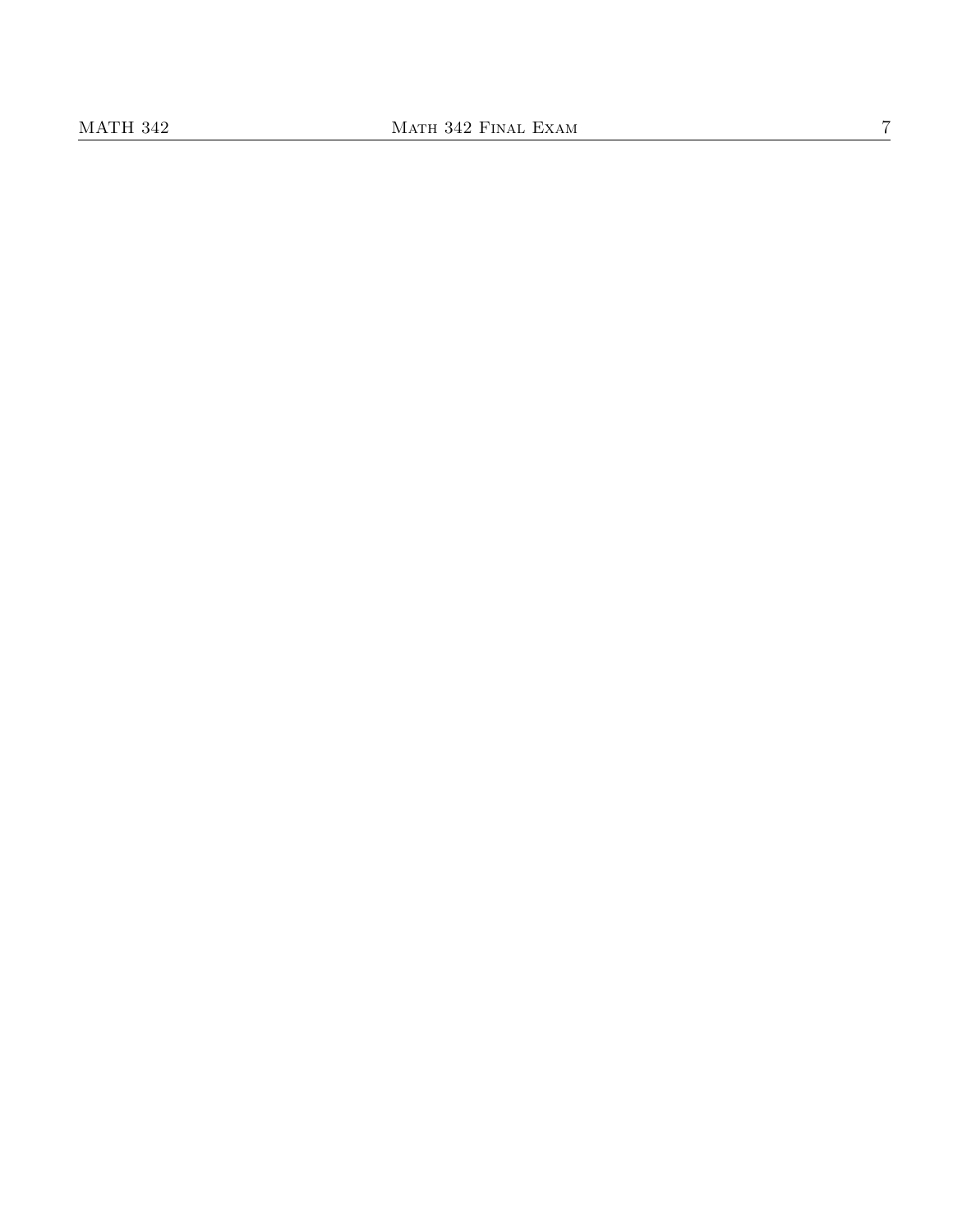Which of the following polynomials is (are) irreducible over  $F_2$ ?

(a)  $f(x) = x^5 + x^2 + 1$ (b)  $g(x) = x^5 + x + 1$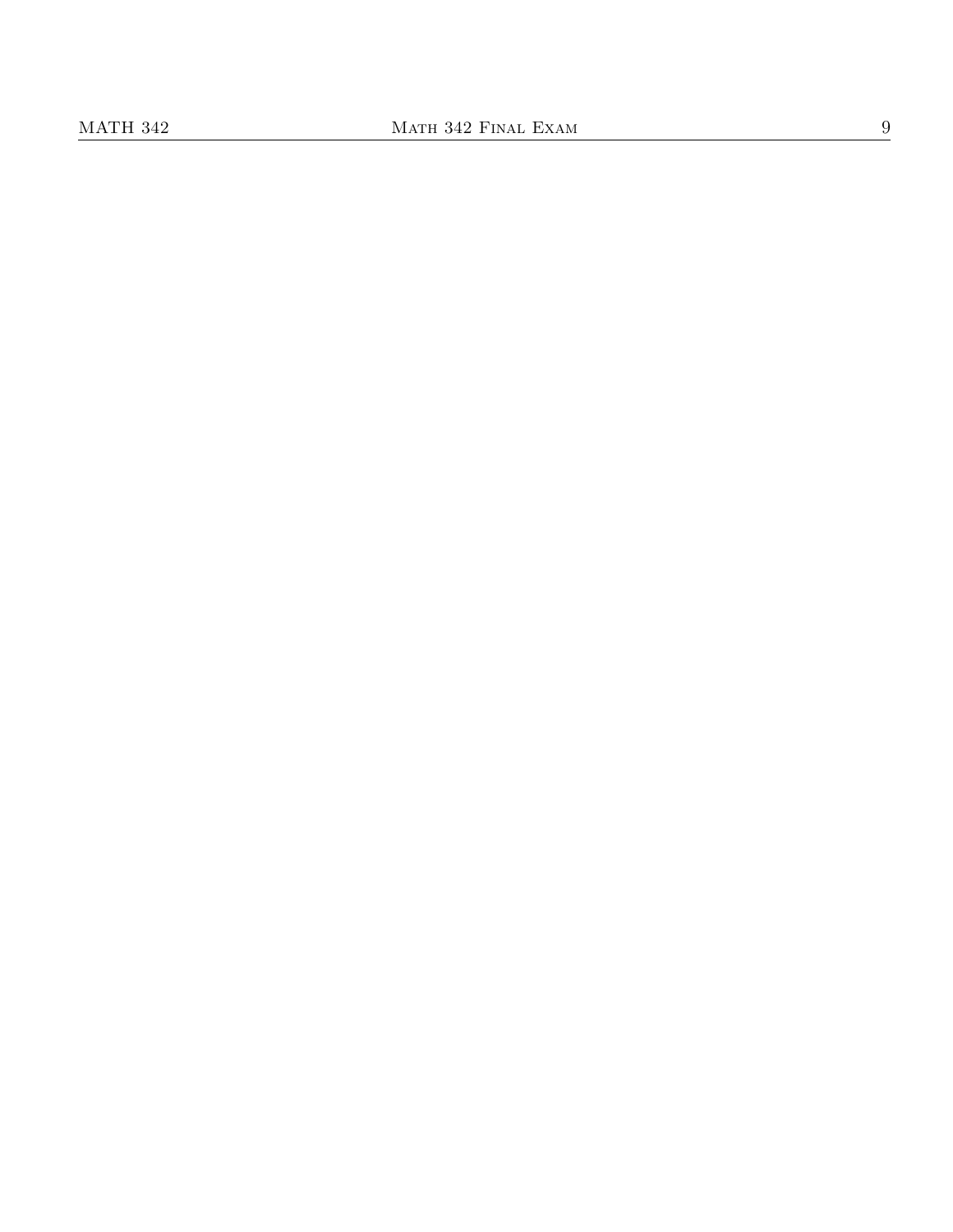Recall the definition of characteristic of a finite field *F*: the smallest positive integer *q* such that  $q \cdot 1 = 0$  (recall that for an element  $a \in F$ ,  $q \cdot a$  denotes the sum of  $q$  copies of  $a$ ).

- (a) Show that if *F* is a finite field with characteristic *q*, then for all nonzero elements  $a \in F$ ,  $q$  is the smallest positive integer such that  $q \cdot a = 0$
- (b) For any prime *p* and positive integer *n*, what is the characteristic of *Fp n*?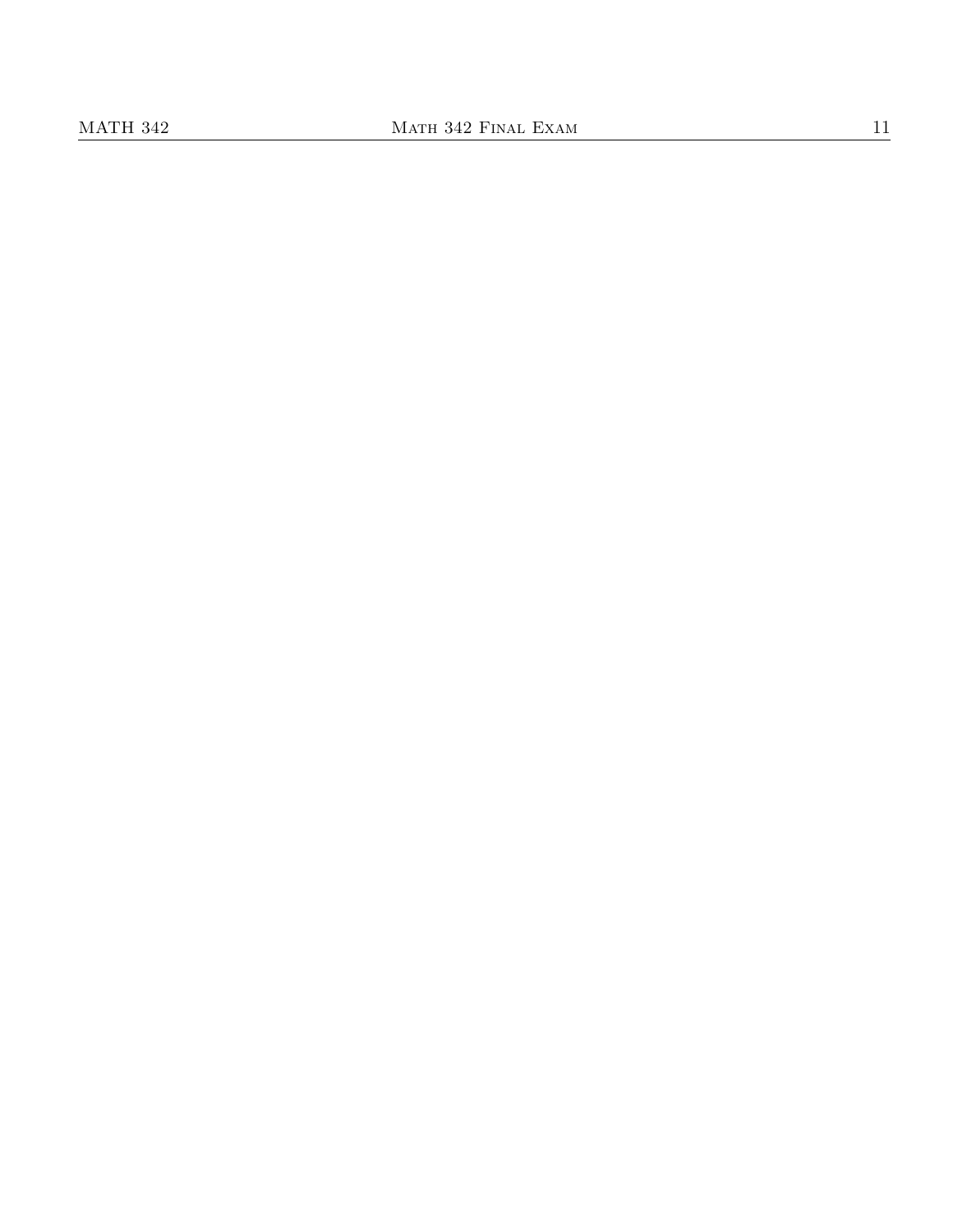Let *a* be a primitive element of  $F_{27}$ .

- (a) Find all positive integers *n* such that  $a^n = a^3$ .
- (b) Find all powers of *a* that are primitive.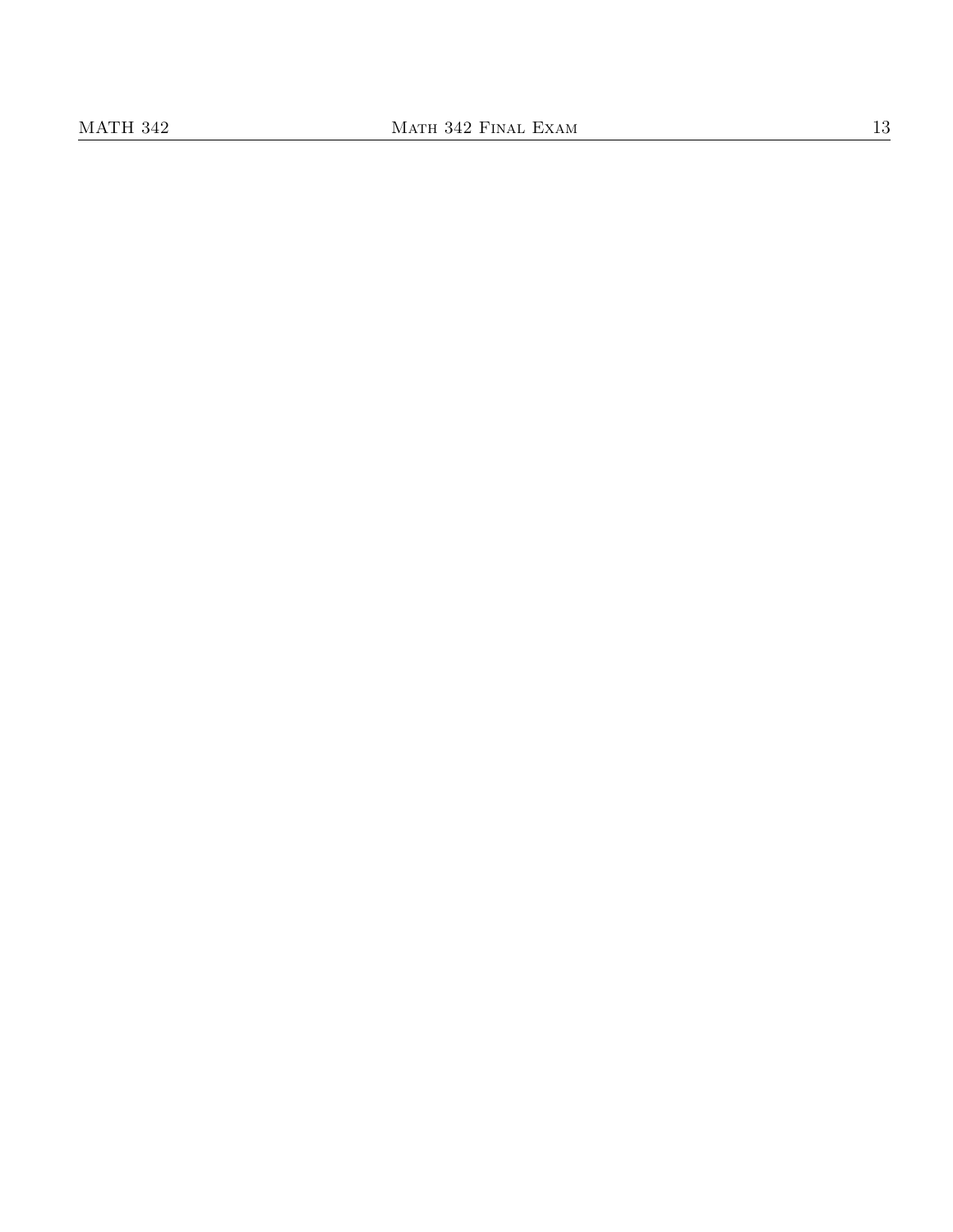In this problem, note the "round brackets" (*n, M, d*) (*not* square brackets [*n, k, d*]).

- (a) i. Find a  $(3,4,2)$  binary code.
	- ii. Find a (5,4,3) binary code.
	- iii. Use parts i and ii to find a (8,4,5) binary code.
- (b) Show that  $A_2(8, 5) = 4$ .